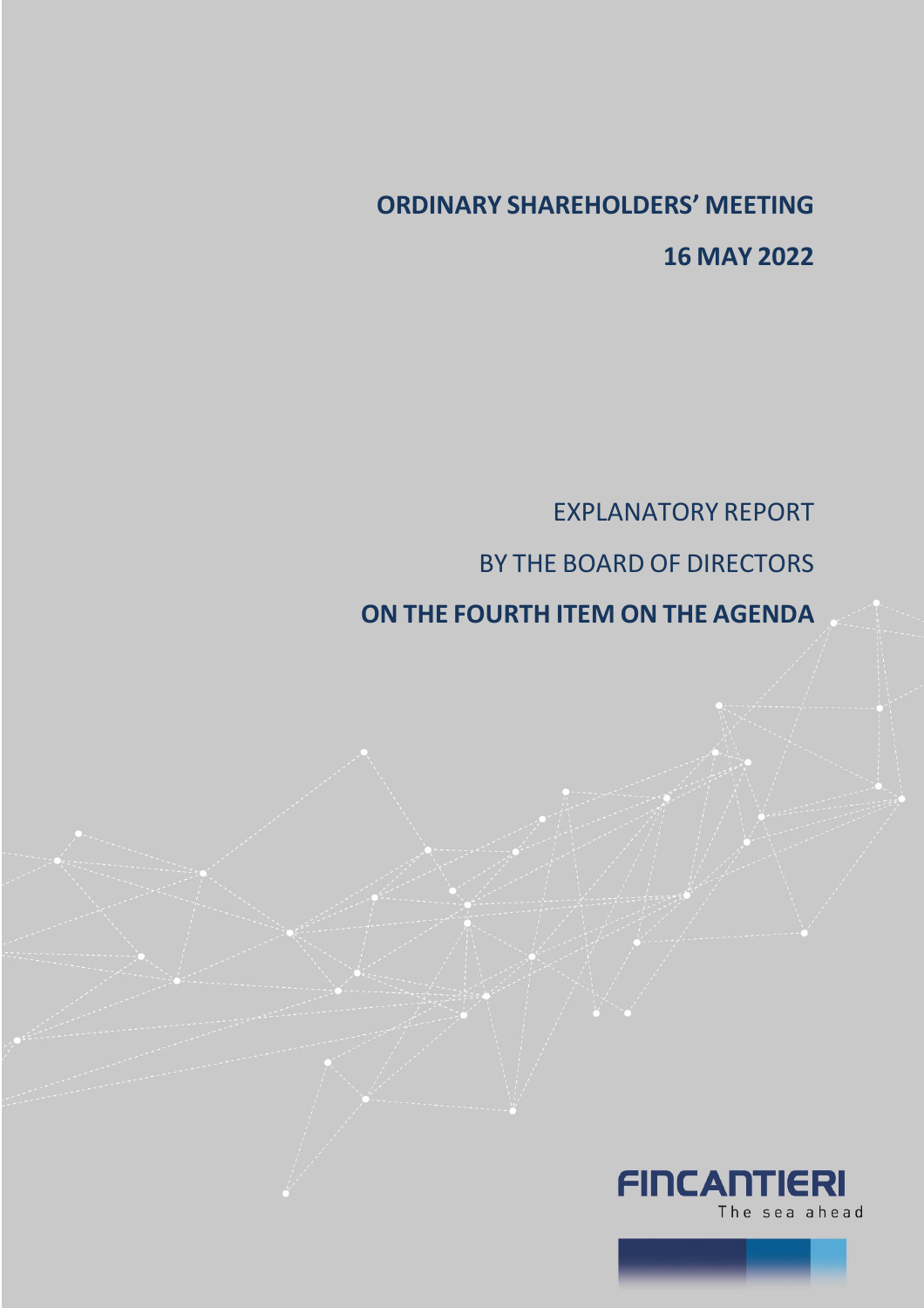

# FOURTH ITEM ON THE AGENDA

**FINCANTIERI S.p.A.** Registered office Via Genova 1, Trieste Share Capital EUR 862,980,725.70 fully paid-up VAT No. 00629440322 Tax Code and Venezia Giulia Companies' Registry No. 00397130584 Trieste Economic and Administrative Index No. 89063

**\* \* \* \* \***

*Explanatory report prepared in accordance with Article 125-ter of Legislative Decree No. 58 of 24 February 1998 (the "Italian Consolidated Finance Law") and Article 73 of the Regulations issued by the Italian Stock Exchange Regulatory Authority (CONSOB) with resolution No. 11971 of 14 May 1999 (the "Issuers' Regulations") in accordance with Annex 3A, Schedule 4 of the Issuers' Regulations*

#### **FOURTH ITEM ON THE AGENDA**

*Approval to purchase and dispose of the Company's shares after revoking the previous approval adopted at the Ordinary Shareholders' Meeting on 8 April 2021. Related and consequent resolutions.* 

## Dear Shareholders,

you have been called to an ordinary Shareholders' Meeting, in accordance with the combined provisions of (i) Articles 2357 *et seq*. of the Italian Civil Code, (ii) Article 132 of the Italian Consolidated Finance Law, and (iii) Article 144-*bis* of the Issuers' Regulations to discuss and resolve, among other things, on the proposal to authorise the purchase and disposal of the Company shares for the purposes and in accordance with the deadlines and the procedures described below, subject to revocation of the prior authorisation adopted by resolution at the Ordinary Shareholders' Meeting on 8 April 2021.

In this regard, we remind you that the Shareholders' Meeting authorised the Board of Directors to purchase the Company shares for a period of 18 months from the date of the Shareholders' Meeting's resolution. The authorisation to purchase the Company shares will therefore expire on 8 October 2022, while the authorisation to dispose of the shares was granted without time limits.

Given what we believe is the desirability, for the reasons specified in detail in this report, to renew the authorisation for the Board of Directors to purchase the Company shares for an additional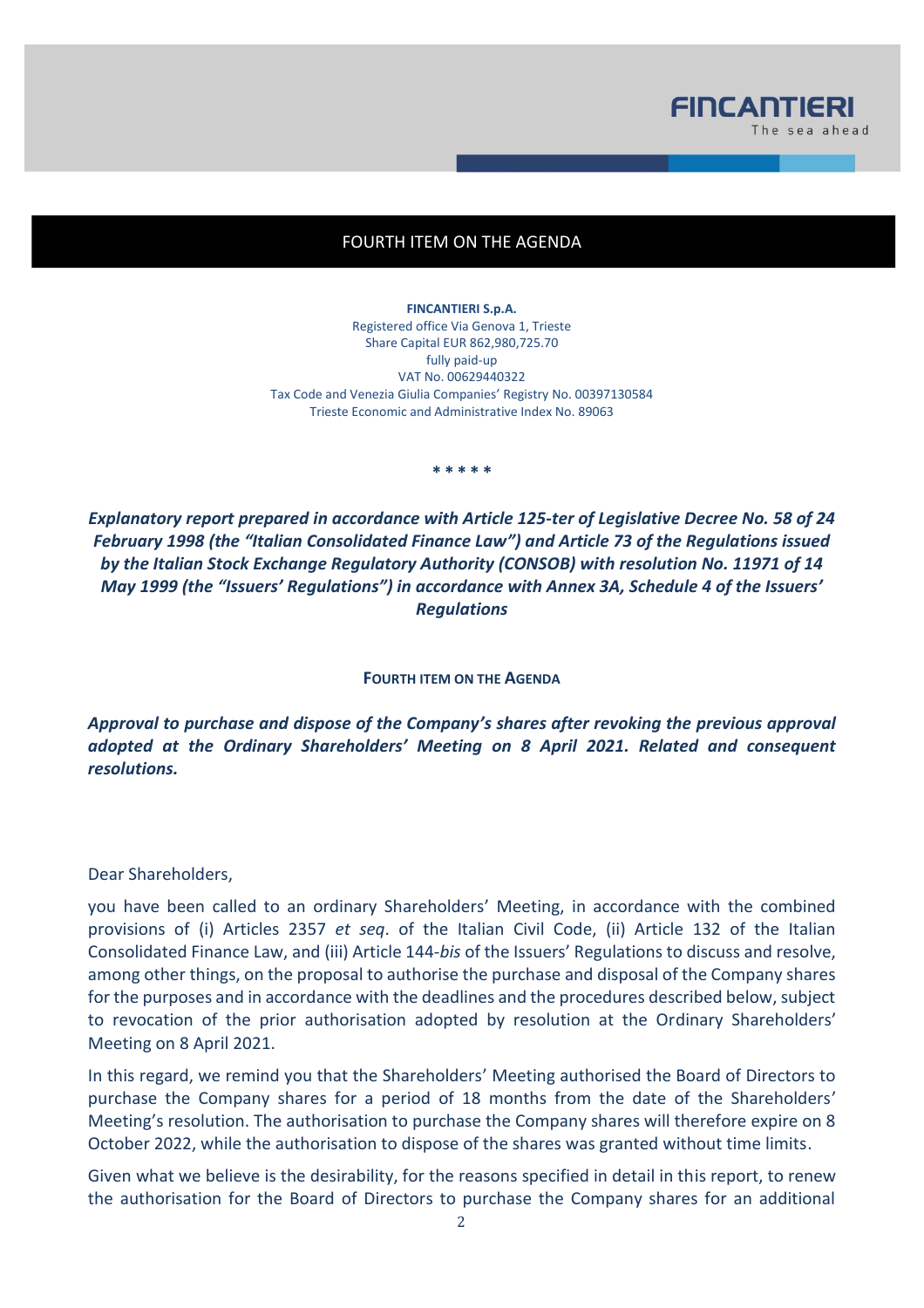

period, we propose that you revoke the existing authorisation, which has not been put to use thus far, and resolve on a new authorisation to purchase and dispose of the Company shares.

# **Reasons for the authorisation proposal**

The renewed request for authorisation to purchase and dispose of the Company shares is based on the desirability of granting the Board of Directors of FINCANTIERI S.p.A. ("Fincantieri" or the "Company") the power to purchase and dispose of Company shares, in accordance with the law in force and the procedures indicated below, for the following purposes:

- for share incentive plans approved by the Company or its subsidiaries;
- to meet obligations under debt instruments convertible into equity instruments;
- to carry out activities to support market liquidity;
- to establish an inventory of securities for the sale, disposal and/or utilisation of treasury shares, in conformity with the Company's anticipated strategic lines, in the context of extraordinary transactions, including, for example, exchanges, barters, contributions or to service capital transactions or other corporate and/or financial transactions and/or other extraordinary transactions, e.g., acquisitions, mergers, demergers, issuance of convertible debenture loans, bonds, warrants, etc.;
- to conduct market operations based on a medium and long-term investment strategy, also in order to create durable investments or in the context of transactions associated with day-to-day management, or to reduce the average cost of the Company's share capital or take the opportunity to maximise share value based on favourable market trends.

## **Maximum number of shares involved in the authorisation proposal**

At the date of this report, the Company's share capital consists of 1,699,651,360 ordinary shares, without par value, for a total value of EUR 862,980,725.70 fully subscribed and paid-up.

It is proposed, in this context, that the Shareholders' Meeting should authorise the purchase of treasury shares in one or more tranches, up to a maximum number that - taking into account the number of Fincantieri shares periodically held in the portfolio by the Company and its subsidiaries does not in total exceed one fifth of the Company's share capital, pursuant to Article 2357, paragraph 3, of the Italian Civil Code or any other maximum ceiling provided for by applicable rules in force.

Pursuant to Article 2357, paragraph 1, of the Italian Civil Code, the purchase transactions will be carried out within the limits of distributable profits and available reserves as showed in the most recently approved financial statements.

The authorisation includes the power to dispose of all or some of the shares in the portfolio at a later stage, and on different occasions, even before the maximum quantity of purchasable shares has been used up and, potentially, to repurchase those shares up to the authorised limit of treasury shares that the Company and its subsidiaries can hold.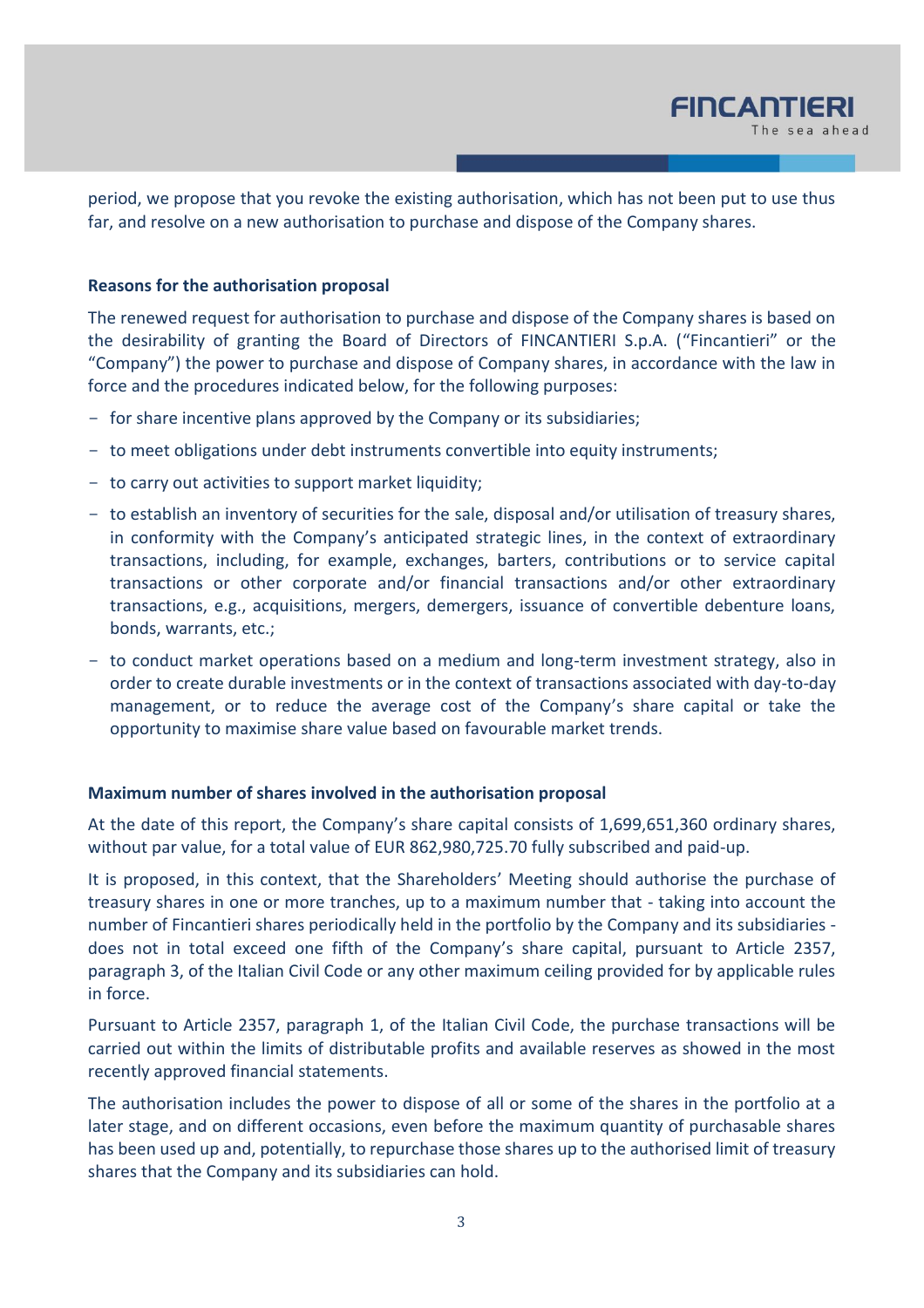

# **Further information useful for assessing compliance with Article 2357, paragraph 3, of the Italian Civil Code**

At the date of this report, the Company holds 3,012,414 treasury shares, representing 0.18% of the shares comprising the Company's share capital. The subsidiaries do not hold shares of the Company. The subsidiaries will be given special instructions to ensure that they promptly notify any purchase of shares pursuant to Article 2359-*bis* of the Italian Civil Code, as well as within the limits and according to the conditions thereunder.

Upon each purchase or disposal transaction of treasury shares, the Company shall make the necessary or appropriate accounting entries, in compliance with Article 2357-*ter*, last paragraph, of the Italian Civil Code and applicable accounting standards.

# **Period of validity of the authorisation sought**

Authorisation to purchase treasury shares is requested for a period of 18 (eighteen) months from the date of the Shareholders' Meeting's resolution authorising the purchase. The Board of Directors may, within the period of validity of the authorisation possibly granted, purchase shares on one or more occasions and at any time, in numbers and at times which it freely determines in compliance with applicable regulatory provisions, and in a progressive manner that accords with the Company's interest.

The authorisation for sale is requested without time constraints.

## **Minimum and maximum price**

Purchases shall take place at a price that does not vary upwards or downwards by more than 10% over the reference price registered on the Electronic Stock Market (MTA) organised and managed by the Borsa Italiana S.p.A. (Italian Stock Exchange) in the trading session preceding each individual purchase transaction.

Furthermore, purchases of treasury shares on the market shall comply with the terms, conditions and requirements laid down by applicable laws as well as, if appropriate, accepted market practices at the relevant time.

The sale or other forms of disposal of treasury shares will occur:

- if in cash, at a price no less than 10% below the reference price registered on the Electronic Stock Market organised and managed by the Borsa Italiana S.p.A. (Italian Stock Exchange) in the trading session preceding each individual transaction;
- if part of an extraordinary transaction including e.g. exchanges, barters, contributions or to service capital transactions or other corporate and/or financial transactions and/or other extraordinary transactions or any other non-cash disposal - according to economic terms and conditions which the Board of Directors will determine based on the nature and features of the transaction, also taking into account the market performance of Fincantieri stock;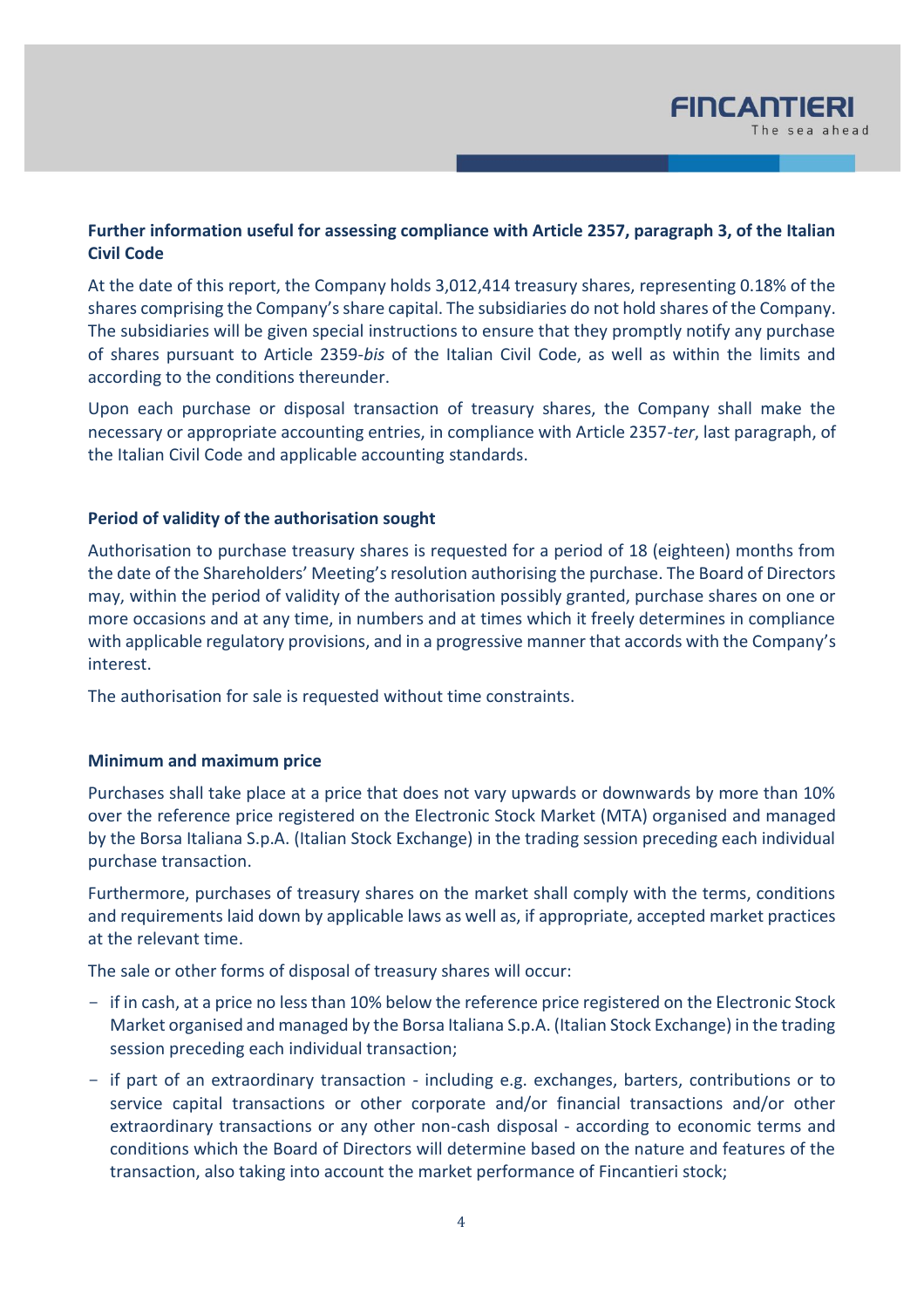

- in relation to shares facilitating share incentive plans, based on the terms and conditions indicated by the regulations of those plans. For information on the Company's share incentive and retention plans called the "*Performance Share Plan 2019-2021*" and "*Performance Share Plan 2022-2024*", please refer to the respective explanatory reports prepared in accordance with Article 84-*bis* of the Italian Consolidated Finance Law and Article 84-*bis* of the Issuers' Regulations, made available within the terms and with the procedures provided for by the legislation in force;

and, in any case, in accordance with the terms, conditions and requirements provided under the legislation in force as well as, if applicable, accepted market practices at the relevant time.

# **Methods of purchasing and disposing of treasury shares**

The purchase transactions will conform to the provisions of Article 132 of the Italian Consolidated Finance Law, Article 144-*bis* of the Issuers' Regulations and any other legislation in force as well as, if appropriate, accepted market practices at the relevant time.

Given the different purposes that can be pursued through transactions in treasury shares, the Board of Directors proposes that authorisation be given to carry out the purchases, in compliance with the principle of equal treatment of shareholders under Article 132 of the Italian Consolidated Finance Law, according to any of the applicable methods set out in Article 144-*bis* of the Issuers' Regulations (including through subsidiaries), to be determined, from time to time, in the Board's discretion.

Share purchase transactions may be carried out in compliance with the conditions set out in Article 3 of Commission Delegated Regulation (EU) No. 2016/1052 in order to benefit, if the conditions are met, from the exemption in Article 5(1) of Regulation (EU) No. 596/2014 on market abuse with regard to insider trading and market manipulation.

The aforementioned operating procedures will not apply to purchases of treasury shares that are held by employees of the Company or of its subsidiaries and allotted or subscribed pursuant to Articles 2349 and 2441, paragraph 8, of the Italian Civil Code, or deriving from plans on fees approved under Article 114-*bis* of the Italian Consolidated Finance Law. Shares under the share incentive plans will be allotted in accordance with the procedures and deadlines provided for by the regulations of the plans in question.

The shares may be disposed of, on one or more occasions, even before the quantity of purchasable treasury shares has been used up. The disposal may occur in the manner deemed in the Company's best interest and, in any case, in compliance with the legislation in force as well as, if appropriate, accepted market practices at the relevant time.

# **Information on relevance of the purchase to a share capital reduction**

Note that the purchase of treasury shares the subject of the aforementioned authorisation request is not made for the purpose of reducing the share capital.

**\* \* \* \* \***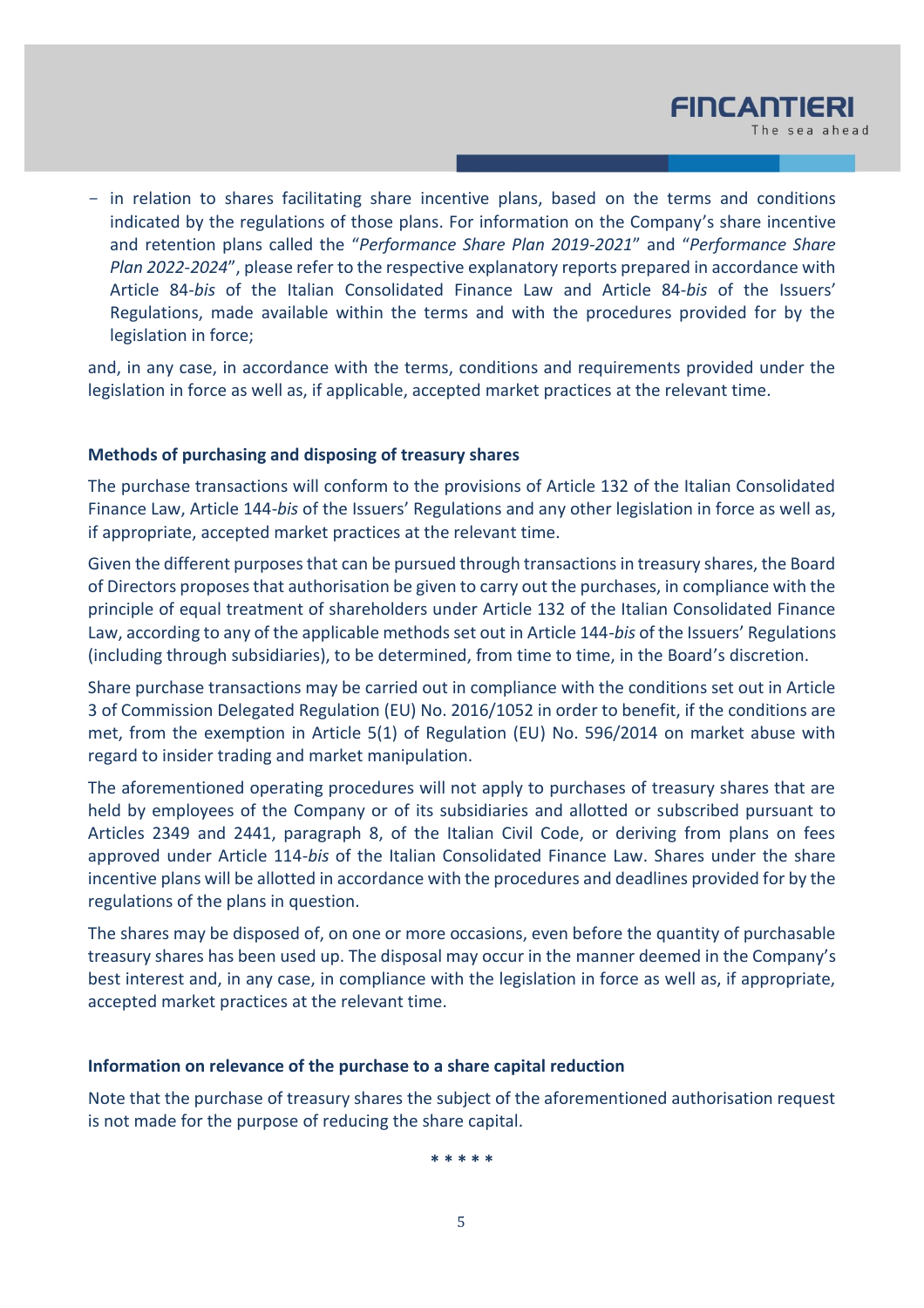In consideration of the foregoing, we submit the following draft resolution for your approval:

"*The ordinary Shareholders' Meeting of FINCANTIERI S.p.A.,* 

- *having examined the Board of Directors' Report prepared in accordance with Article 125-ter of Legislative Decree No. 58 of 24 February 1998 and Article 73 of the Regulations adopted by CONSOB in resolution No. 11971 of 14 May 1999, and in conformity with Annex 3A – Schedule 4 of those Regulations and the proposal contained therein;*
- *in view of the provisions of Articles 2357 et seq. of the Italian Civil Code, of Article 132 of Legislative Decree No. 58 of 24 February 1998 and of Article 144-bis of the Regulation adopted by CONSOB by resolution No. 11971 of 14 May 1999, and any other provision applicable,*

# *resolved*

- *1. to revoke the resolution authorising the purchase and the disposal of treasury shares adopted by the ordinary Shareholders' Meeting of 8 April 2021*;
- *2. to authorise the Board of Directors to purchase, on one or more occasions, for a period of eighteen months from the date of this resolution, ordinary shares of FINCANTIERI S.p.A., for the purposes referred to in the aforementioned Board of Directors' Explanatory Report and subject to the limitations and conditions referred to in said report, which are deemed to be wholly referenced herein and, in particular, as specified below:*
	- the maximum number of shares for purchase is the maximum allowed by law;
	- *purchases shall be at a price that does not vary upwards or downwards by more than 10% over the reference price registered on the Electronic Stock Market organised and managed by Borsa Italiana S.p.A. (Italian Stock Exchange) in the trading session preceding each individual transaction. Furthermore, purchases of treasury shares on the market shall comply with the terms, conditions and requirements laid down by the legislation in force as well as, if appropriate, accepted market practices at the relevant time;*
	- *the purchase transactions will conform to the provisions of Article 132 of Legislative Decree No. 58 of 24 February 1998, Article 144-bis of the Regulation adopted by Consob by resolution No. 11971 of 14 May 1999, and any other legislation in force as well as, if appropriate, accepted market practices at the relevant time;*
- *3. to authorise the disposal of treasury shares in the Company's book, on one or more occasions and without time constraints and in the manner most in keeping with the Company's interests and in compliance with applicable regulatory provisions, for the purposes referred to in the Board of Directors' Explanatory Report and subject to the limitations and conditions referred to in said report, which are deemed to be referenced herein in their entirety and, in particular, as specified below:*
	- *all or some of the shares acquired may be disposed of, on one or more occasions and without time constraints, even before the maximum quantity of shares purchased subject of this resolution have been used up;*
	- *if a disposal, and in particular a sale of treasury shares, is made in cash, then that disposal cannot be for a price less than 10% lower than the reference price registered on the Electronic*